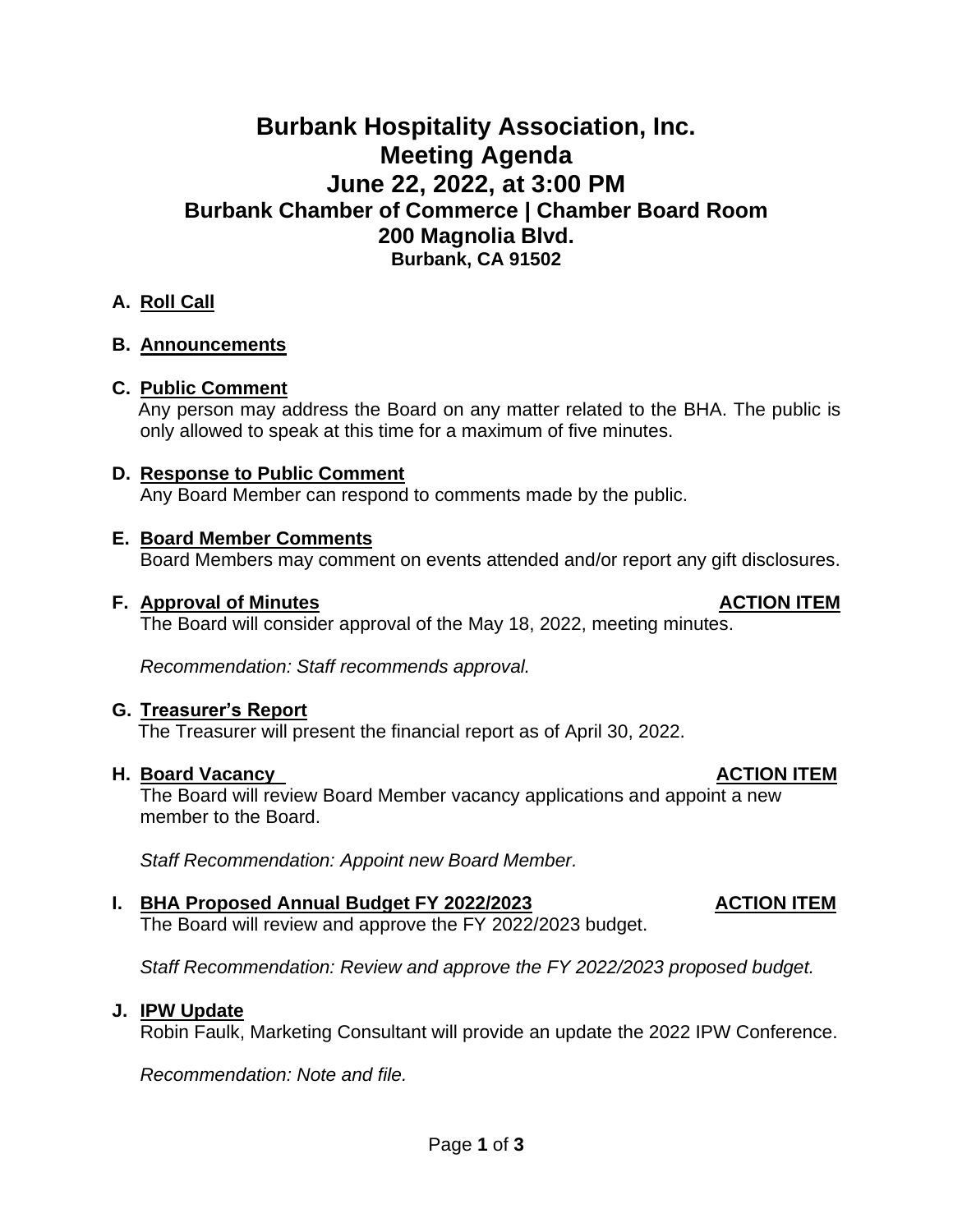# **K.** Board Approved Expenditures **ACTION ITEM**

The Board will consider transferring \$41,000 from the holding account to cover the following pre-approved expenses: consultant expenses of \$10,000, legal fees of \$10,000, marketing fees of \$11,000, and ongoing administrative expenses in the amount of \$10,000.

*Recommendation: Staff recommends approval of a \$41,000 transfer.*

# **L. Future Agenda Items**

Board Members may introduce new items to place on a future agenda, but no discussion or action may be taken on the items.

# **M. ADJOURNMENT: Next tentative meeting July 20, 2022.**

| <b>Burbank Hospitality Association, Inc. Board Members</b>                |
|---------------------------------------------------------------------------|
| Danny Kahn, Warner Bros. Studio Tours, Chair                              |
| Alan Tate, Burbank Airport Marriott, Vice-Chair                           |
| Eric Ducat, Residence Inn, Secretary                                      |
| Sundeep Vaghashia, Travelodge, Treasurer                                  |
| Richard Engelhard, Hilton Garden Inn                                      |
| Jamie Keyser, Burbank Chamber of Commerce                                 |
| Peter Kolla, Hotel Amarano                                                |
| Adrian Pastrana, Quality Inn                                              |
| Ali Schmidt, Universal Studios Hollywood                                  |
| Nerissa Sugars, Hollywood Burbank Airport                                 |
| Patrick Prescott, Community Development Director (ex-officio)             |
| <b>Marketing Key Staff</b>                                                |
|                                                                           |
| Simone McFarland, Asst. Community Development Director                    |
| Mary Hamzoian, Economic Development Manager                               |
| Marissa Minor, Economic Development Analyst                               |
| Megan Anghel, Economic Development Analyst                                |
| Aida Ofsepian, Economic Development Analyst                               |
| <b>Robin Faulk, Marketing Consultant</b>                                  |
| <b>Administrative Key Staff</b>                                           |
| Teresa Mackey, Bookkeeping                                                |
|                                                                           |
| <b>Legal Counsel</b><br>Ryan T. Dunn, Colantuono, Highsmith & Whatley, PC |

The BHA Board is comprised of 11 voting members. Regular meetings are held monthly the third Wednesday of the month unless that is a City holiday. In that case, the Board will meet the first or second Wednesday. The BHA Board's primary function is to conduct business for marketing and advertising Burbank as a first-rate tourist and convention destination.